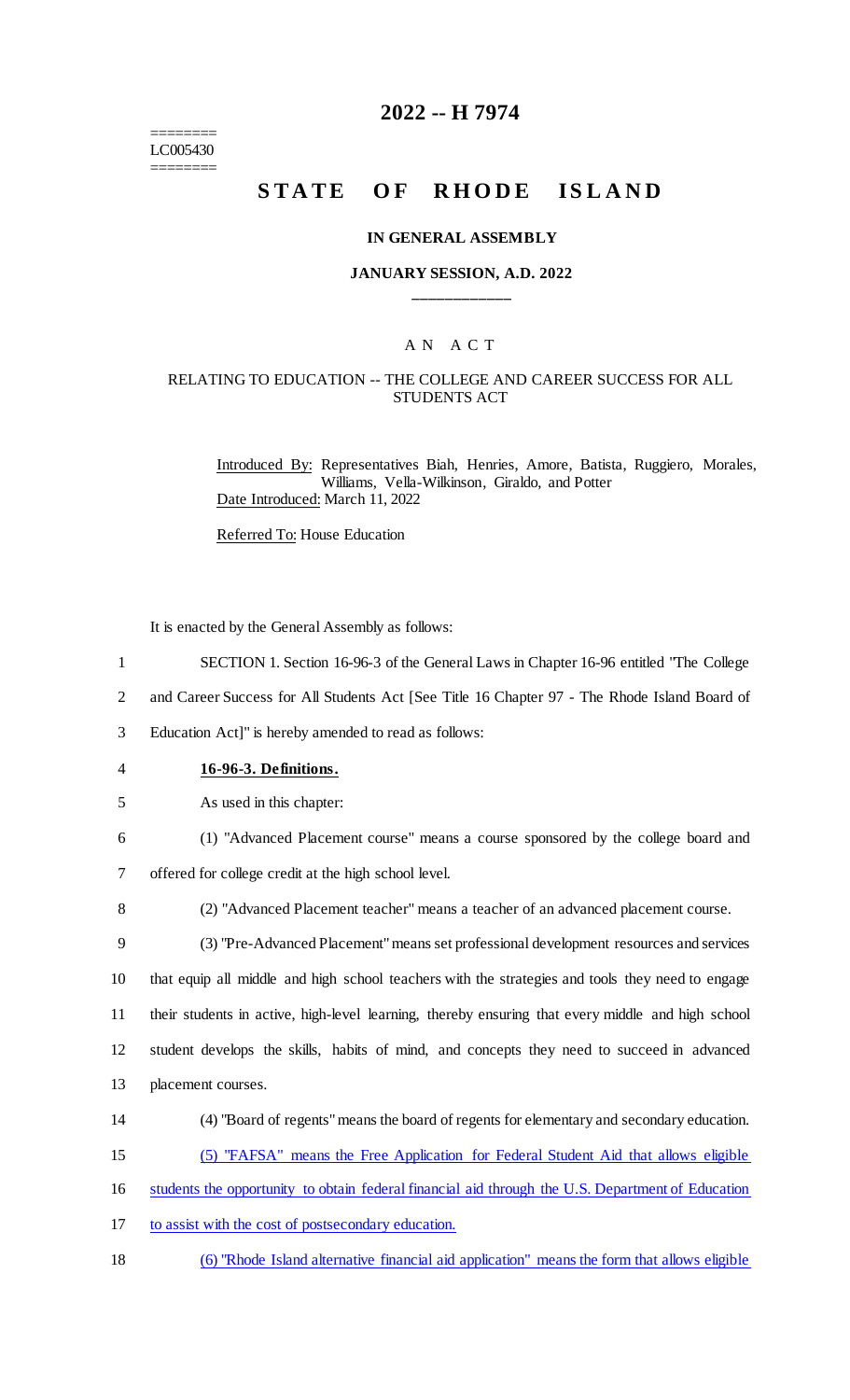students who are not permitted to fill out the FAFSA an opportunity to apply for state financial aid, regardless of their immigration status, to assist with the cost of postsecondary education.  $\left(\frac{5}{7}\right)$  "Vertical team" means a group of teachers and educators from different grade levels in a given discipline who work cooperatively to develop and implement a vertically aligned program aimed at helping students from diverse backgrounds acquire the academic skills necessary for success in advanced placement courses and other challenging courses. SECTION 2. Chapter 16-96 of the General Laws entitled "The College and Career Success for All Students Act" is hereby amended by adding thereto the following section: **16-96-6. College and Career-Ready Requirements.** (a) Beginning with the class of 2023, and except as provided in subsection (b) of this section, high school seniors in the State of Rhode Island shall do at least one of the following in order to graduate: (1) Complete a FAFSA and submit it to the U.S. Department of Education; or (2) Complete a Rhode Island alternative financial aid application, offered through the community college of Rhode Island, and submit it to the office of the postsecondary commissioner. (b) A student may graduate high school without fulfilling the requirements of subsection (a) of this section only if at least one of the following conditions is met: (1) A written waiver is provided to the student's local education agency certifying that the 19 student or their parent or legal guardian refuses to complete either of the applications identified in subsection (a) of this section. The waiver shall be submitted in a manner and form prescribed by 21 the local education agency and shall be executed by: 22 (i) A parent or legal guardian; or 23 (ii) A student who is legally emancipated; or 24 (iii) A student who has obtained the legal age of majority. 25 (2) A student's local education agency requests and receives a waiver that would exempt 26 the student from fulfilling the requirements in subsection (a) or  $(b)(1)$  of this section. The waiver shall: (i) Be submitted in a manner and form prescribed by the Rhode Island commissioner of elementary and secondary education; and (ii) Include an attestation by the local education agency that the student is not able to fulfill the requirements in subsection (a) or (b)(1) of this section due to extenuating circumstances. SECTION 2. This act shall take effect upon passage.

======== LC005430 ========